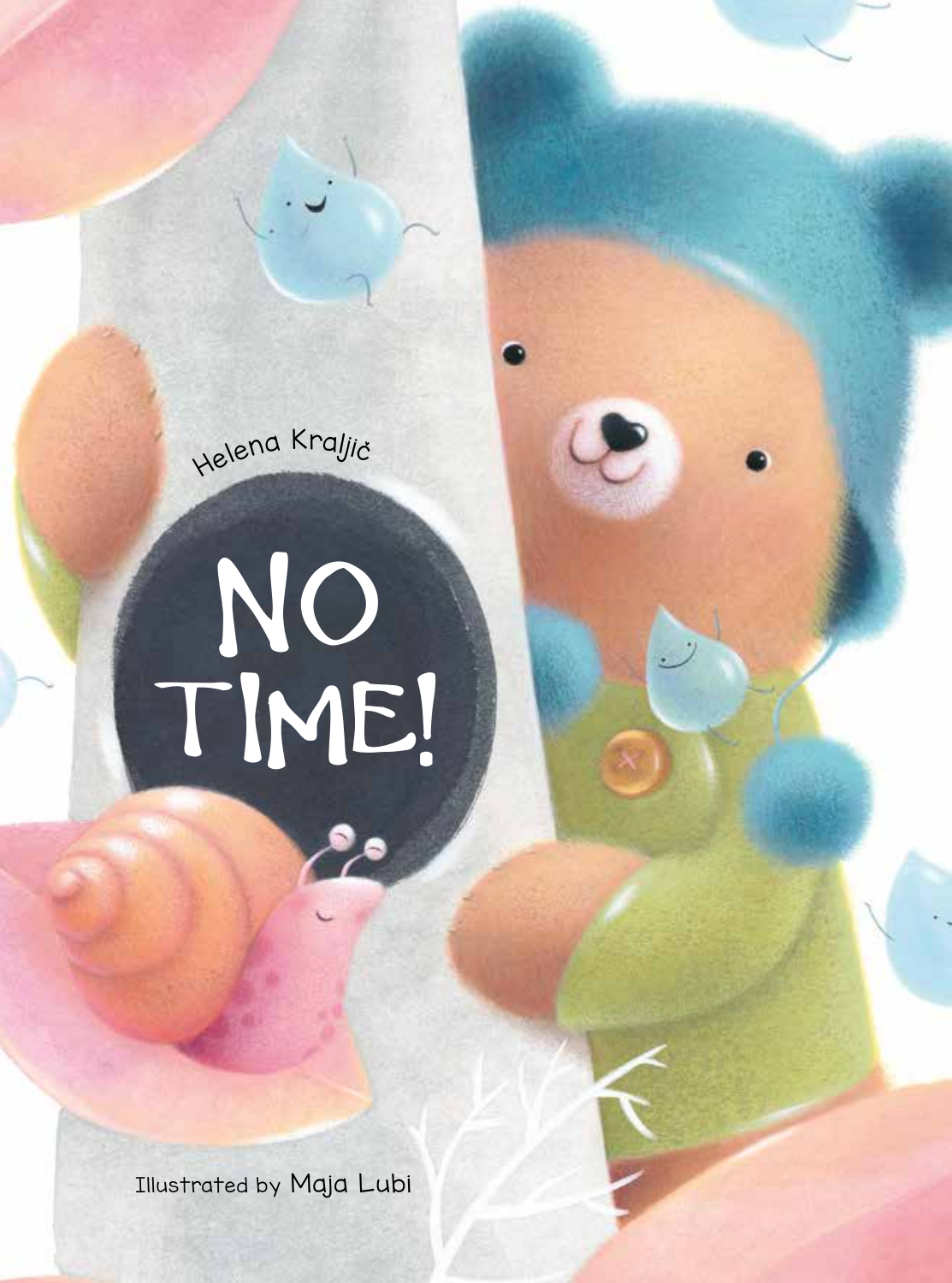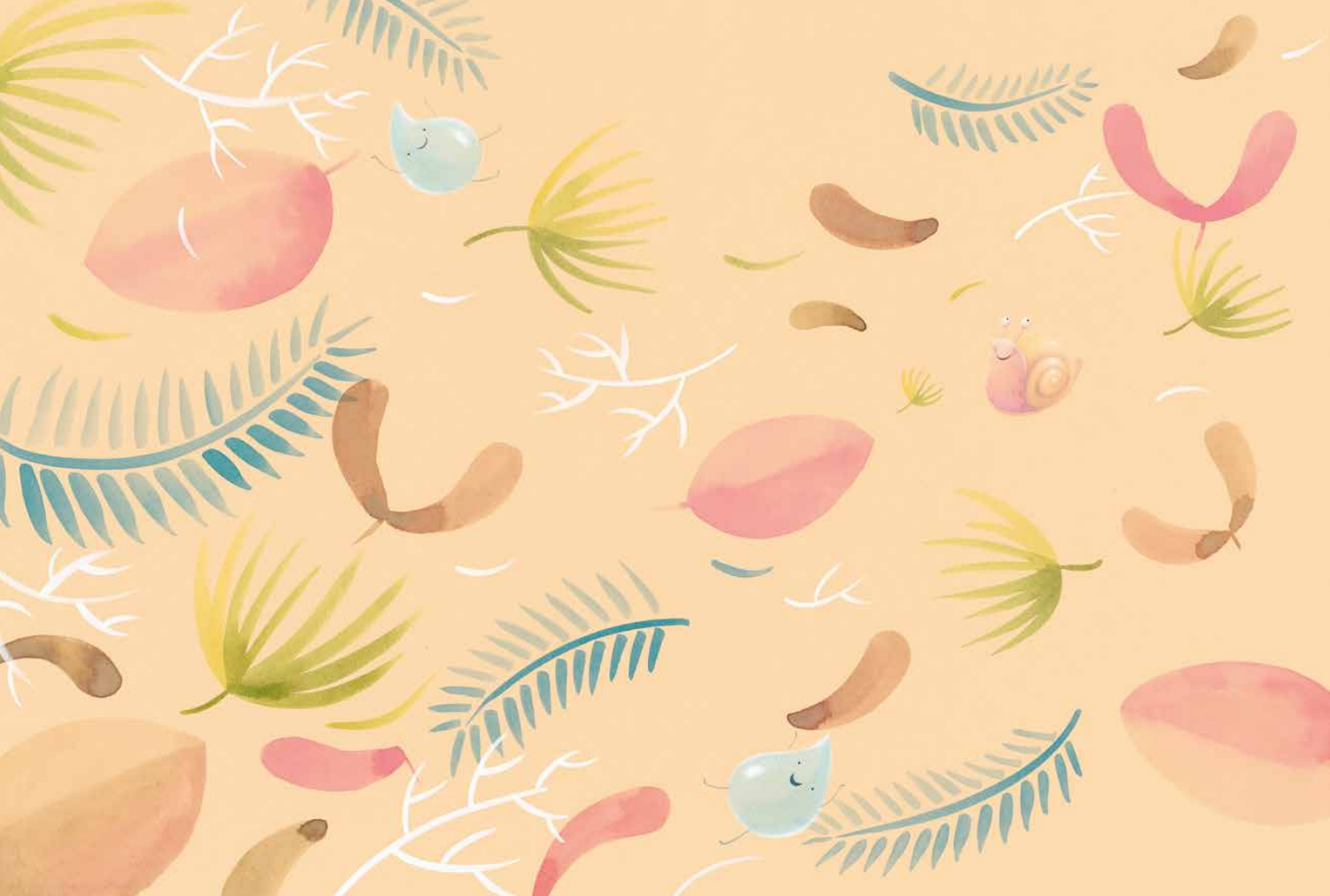



Helena Kraljič

# NO TIME

Illustrated by Maja Lubi Translated by Jason Blake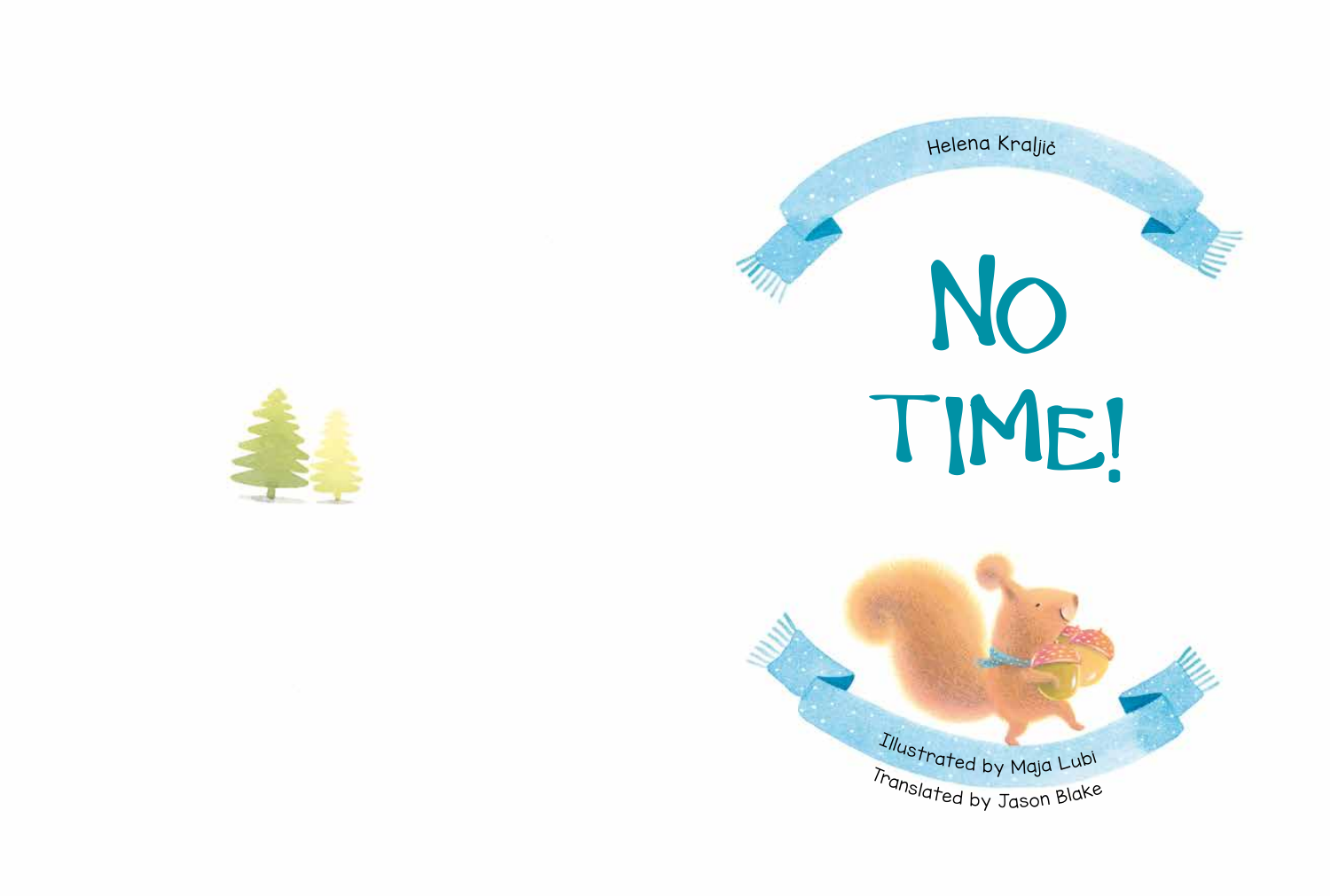#### Fall was over.

The smell of snow was in the air. Tim the Bear was making his way through the woods to tell his friends they wouldn't be seeing him for a while.

He came across the Vicky the Squirrel, who was frantically searching the ground. "Listen, Vicky," he said. "I'd like to tell you that…"

"No time right now.

#### Not a minute. Not a second.

Not a hundredth of a second.

If I don't hurry up and collect cones and acorns, I'll go hungry all winter," she told him in such a rush that the bear could hardly follow. "Not even a moment for a friend?"

mumbled Tim to himself, offended, and continued on his way through the woods.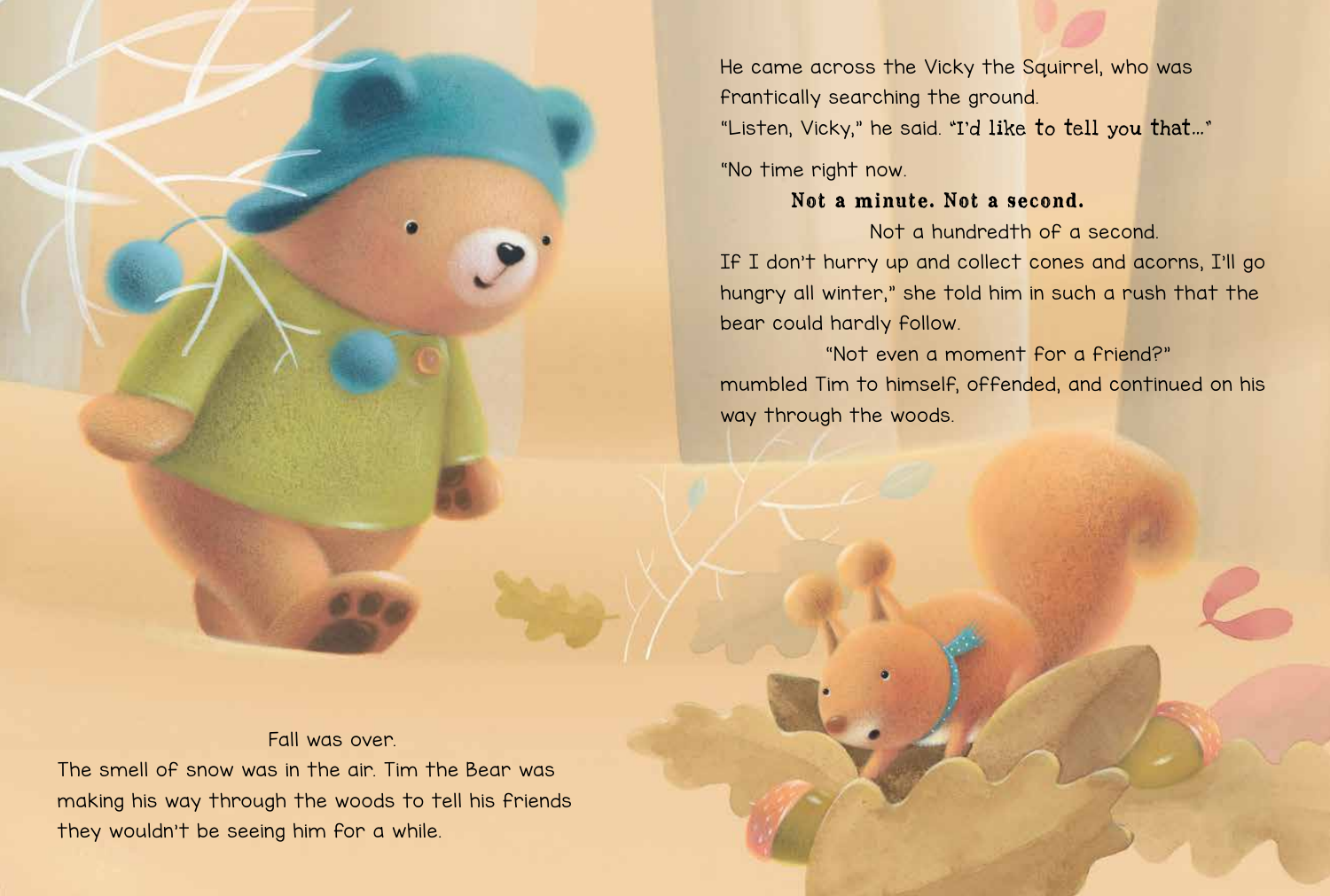"Hello, Willie," he said, interrupting the badger, who was gathering roots.

"I'd like to tell you that..."

"Hi, hi, Tim," rattled off the badger and, running to the other side of the woods, added, "sorry, but I've no time. Winter's knocking at the door and I still haven't prepared my stores." "Willie's also too busy," grouched Tim and scrambled forth."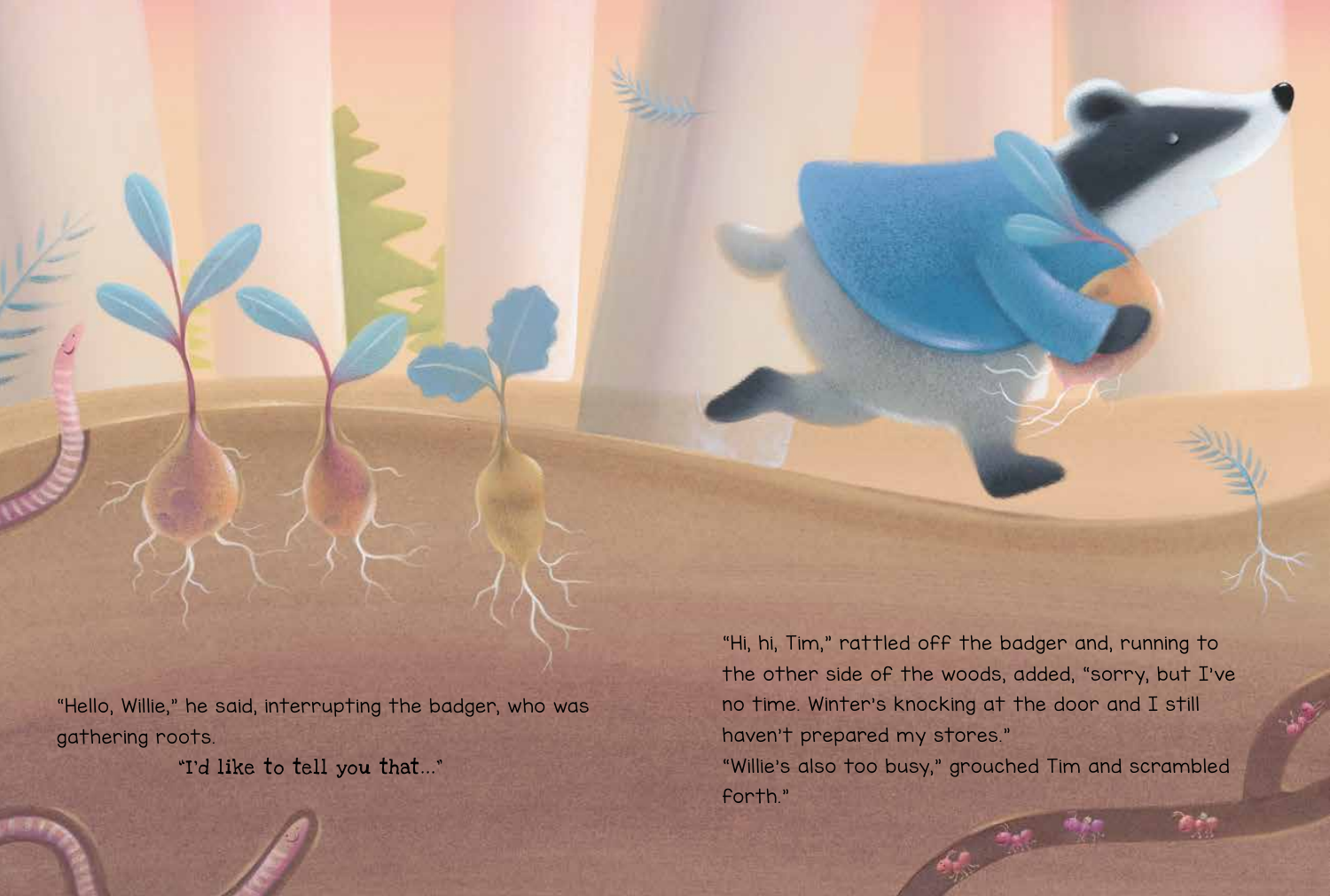



 Then he saw Bonny the Bunny. "Bonny, I thought it would be proper to tell you that…"

"The only thing that interests me today is how to take care of my young. Tomorrow, Tim. Tomorrow, I'll have some more time."

Angry because nobody could find time for him, Tim made his way back to his lair.





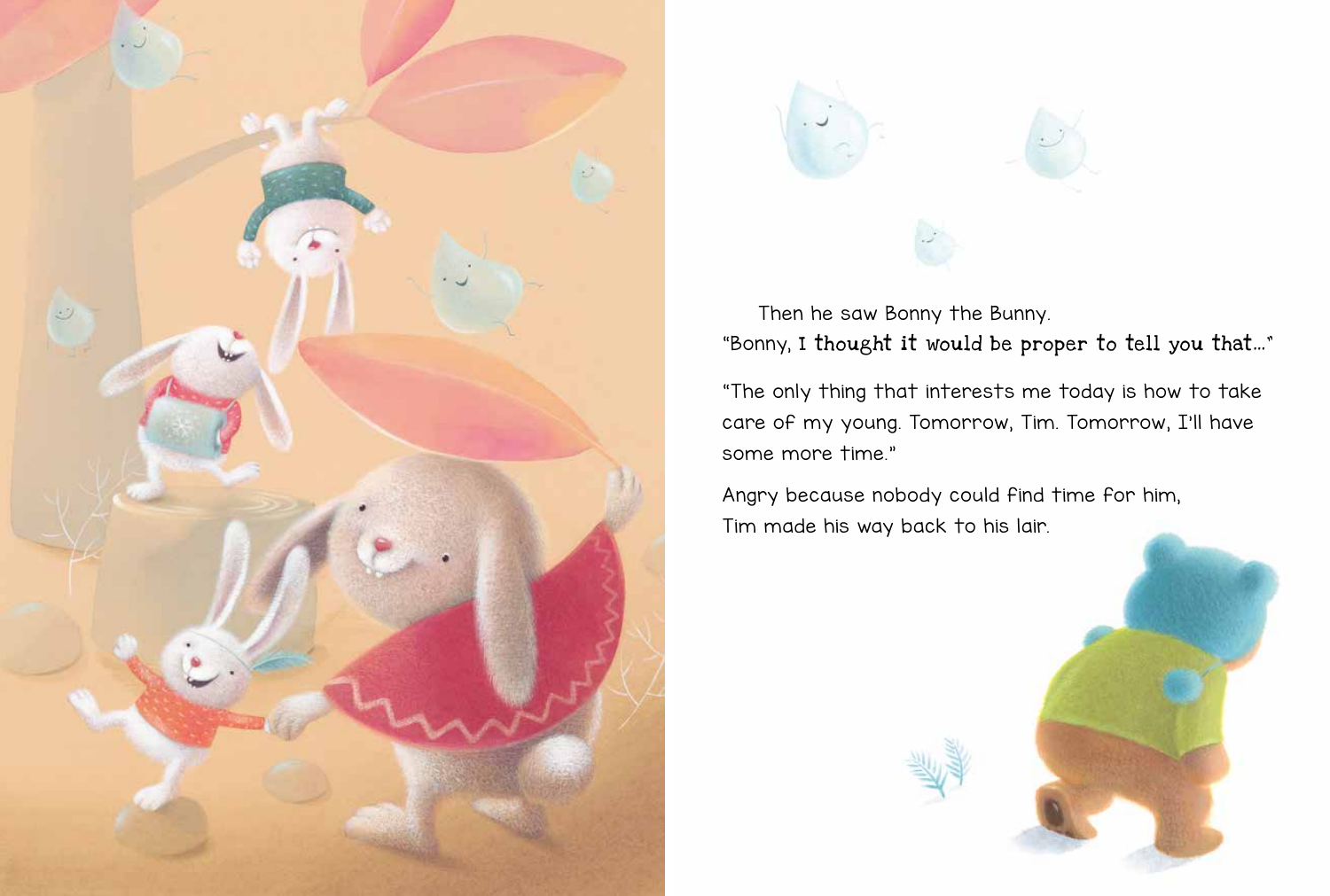

As he entered it, he checked whether the way in was well covered with branches and moss, and withdrew into the cave. He lay down on a soft bed of leaves and curled up comfortably.

> His anger soon passed. "Mmmmm, how pleasant. I'll sleep sweetly through the winter."

He stroked his full belly and smiled.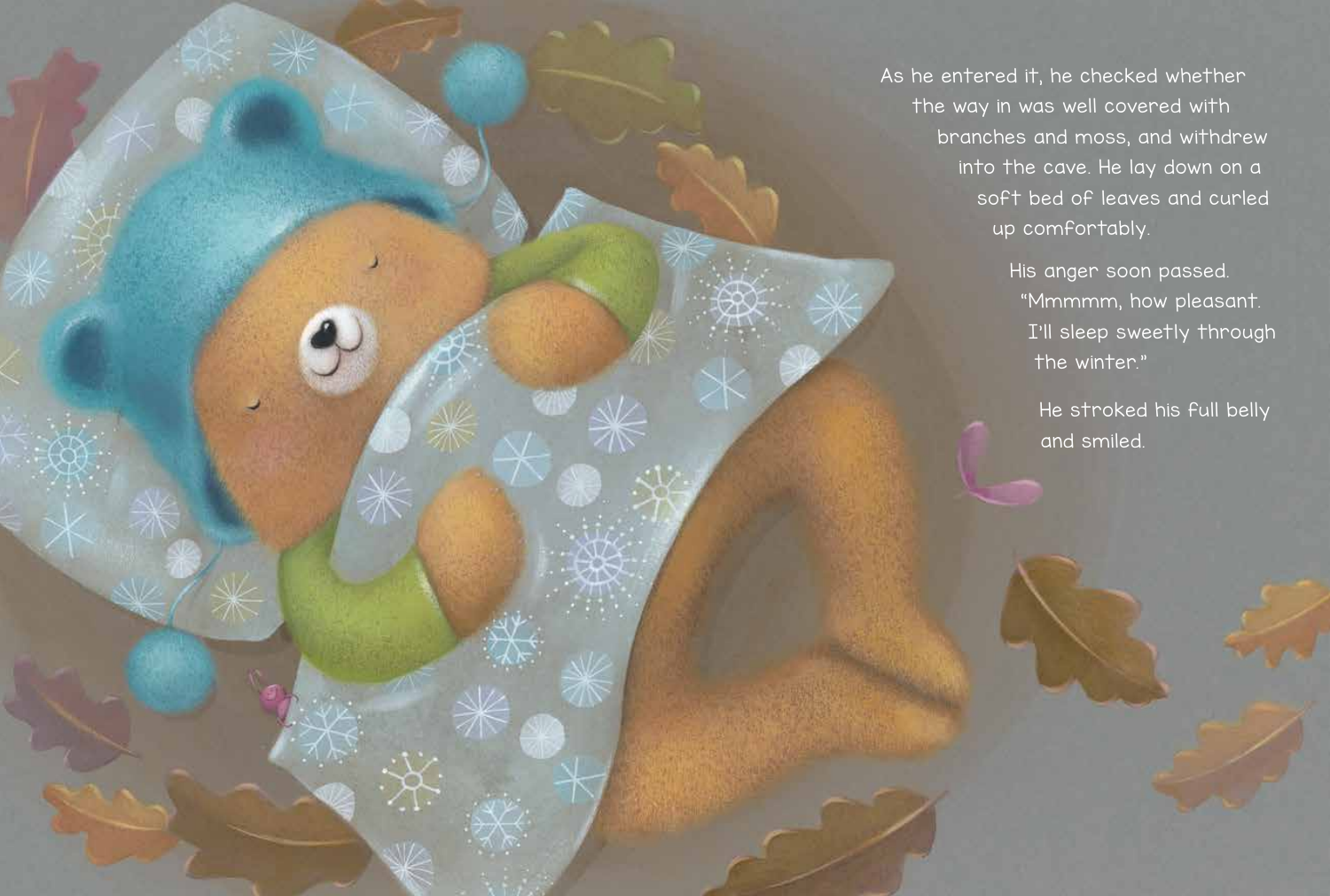"Oh dear," lamented Vicky. "I should have taken the time to listen to what Tim wanted to tell me."

After a little while, the animals began to worry<br>After a little while, the animals began to worry

Atien why they hadn't seen the bear for

"Oh, no," worried Willie. "I should have taken the time to listen to what Tim wanted to tell me."

"Oh boy, oh boy!" said Bonny, "I should have taken the time to listen to what Tim wanted to tell me. What if something bad has happened?"



They hadn't seen Tim all winter.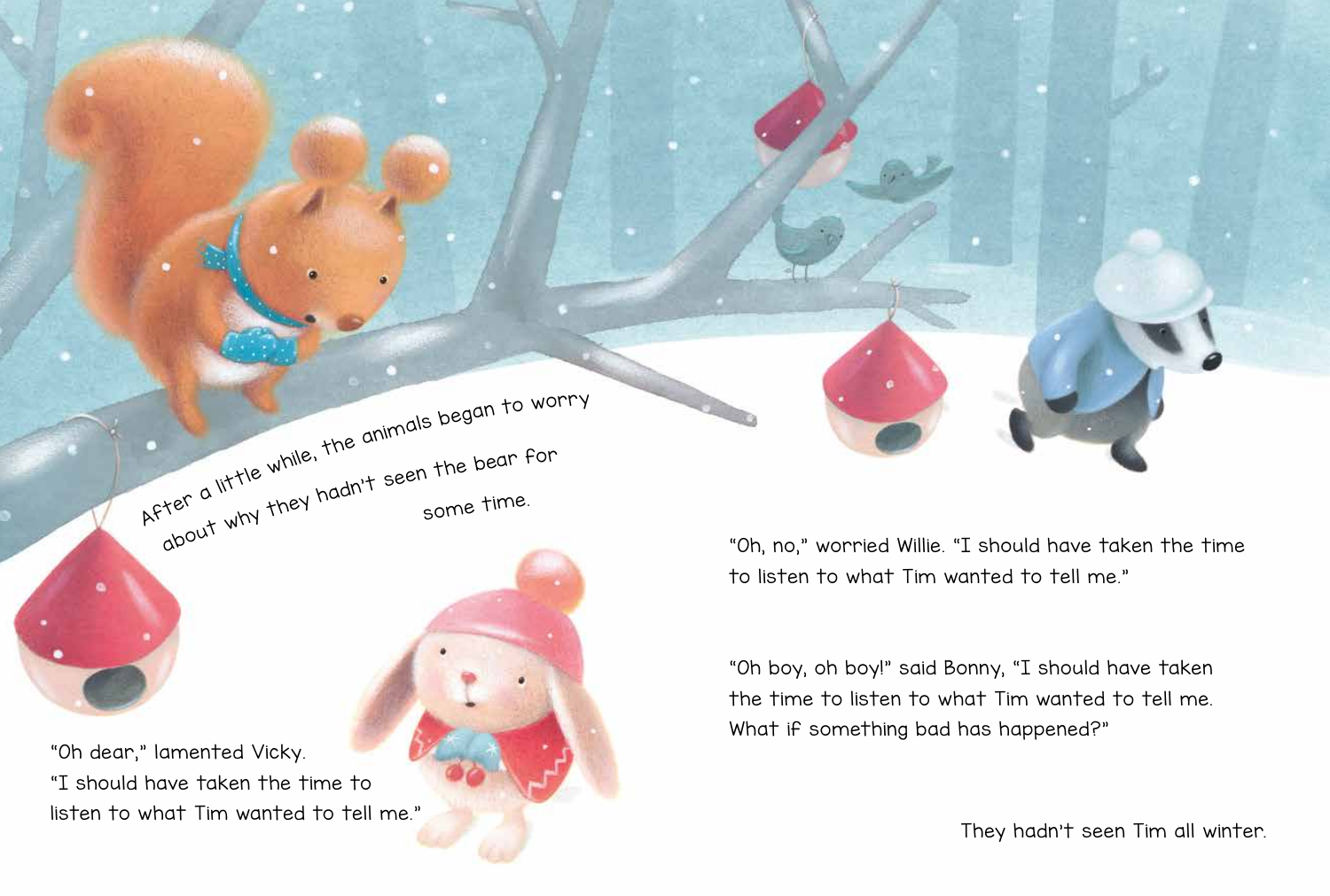When spring came, the bear had a good, long stretch and blinked into the warm sun.

### "Hungry,"

was his first thought. He set out into the woods.

He hadn't been walking for long when he met Vicky the Squirrel. "Oh, Tim, I'm so glad to see you!" she whooped excitedly. "Tell me, where have you been all this time?"

"No time right now.

#### Not a minute. Not a second.

 Not a hundredth of a second. I'm very, very hungry. We can meet tomorrow in front of my lair," Tim the Bear answered hurriedly and raced onwards.

Vicky muttered, "We haven't seen each other all winter, but he can't find even a minute for a friend."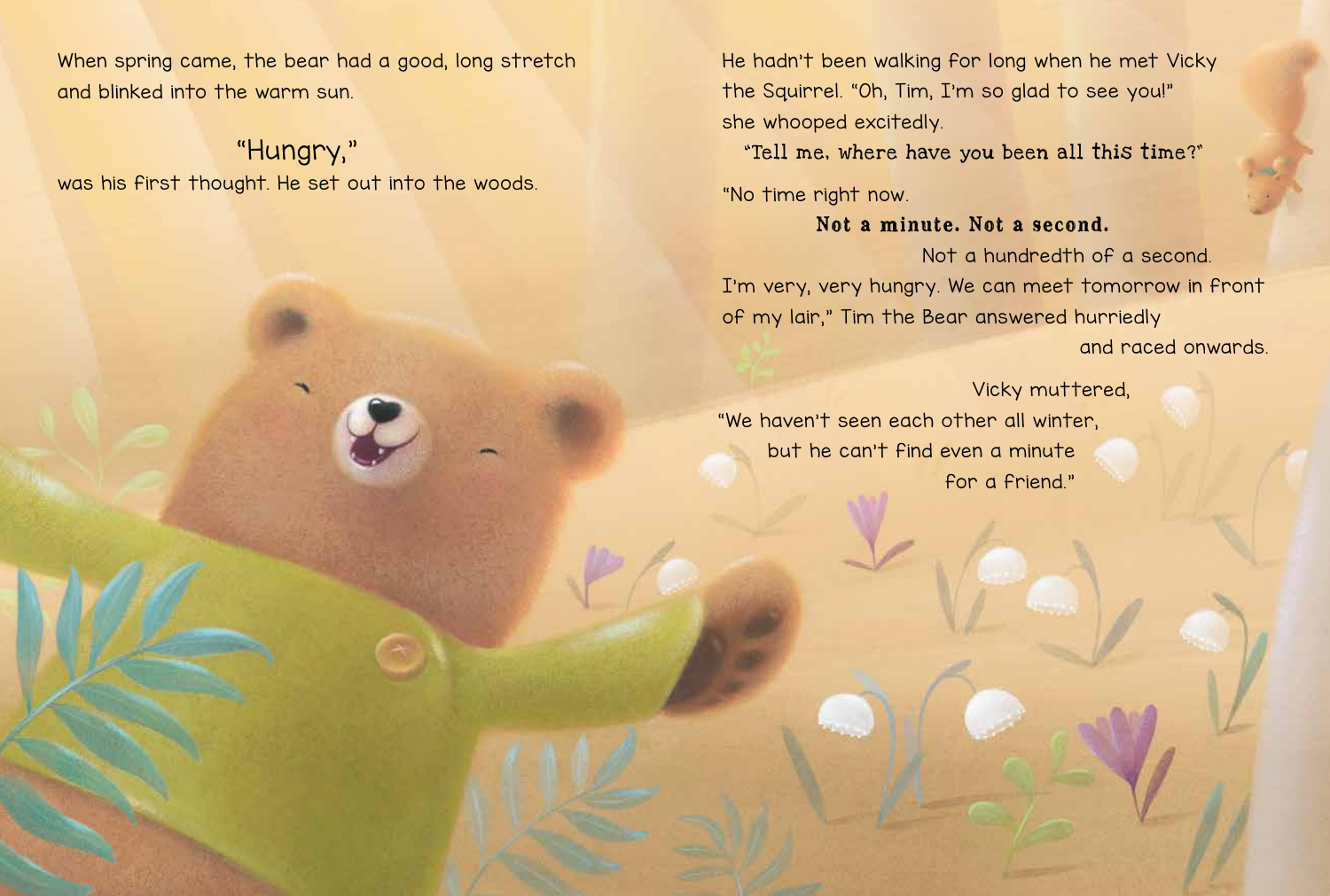Empty-tummied Tim was hurrying forth when Willie the Badger spied him with delight.

"Greetings, greetings, Willie," Tim rattled off, and raced onwards, saying, "I'm sorry, but I've no time. I'm very, very hungry. We can meet tomorrow in front of my lair."

 Willie was furious and thought, "We haven't seen each other all winter, and all he can think about is food."



"Hello there, pal, we've missed you. Tell me, where have you been all this time?"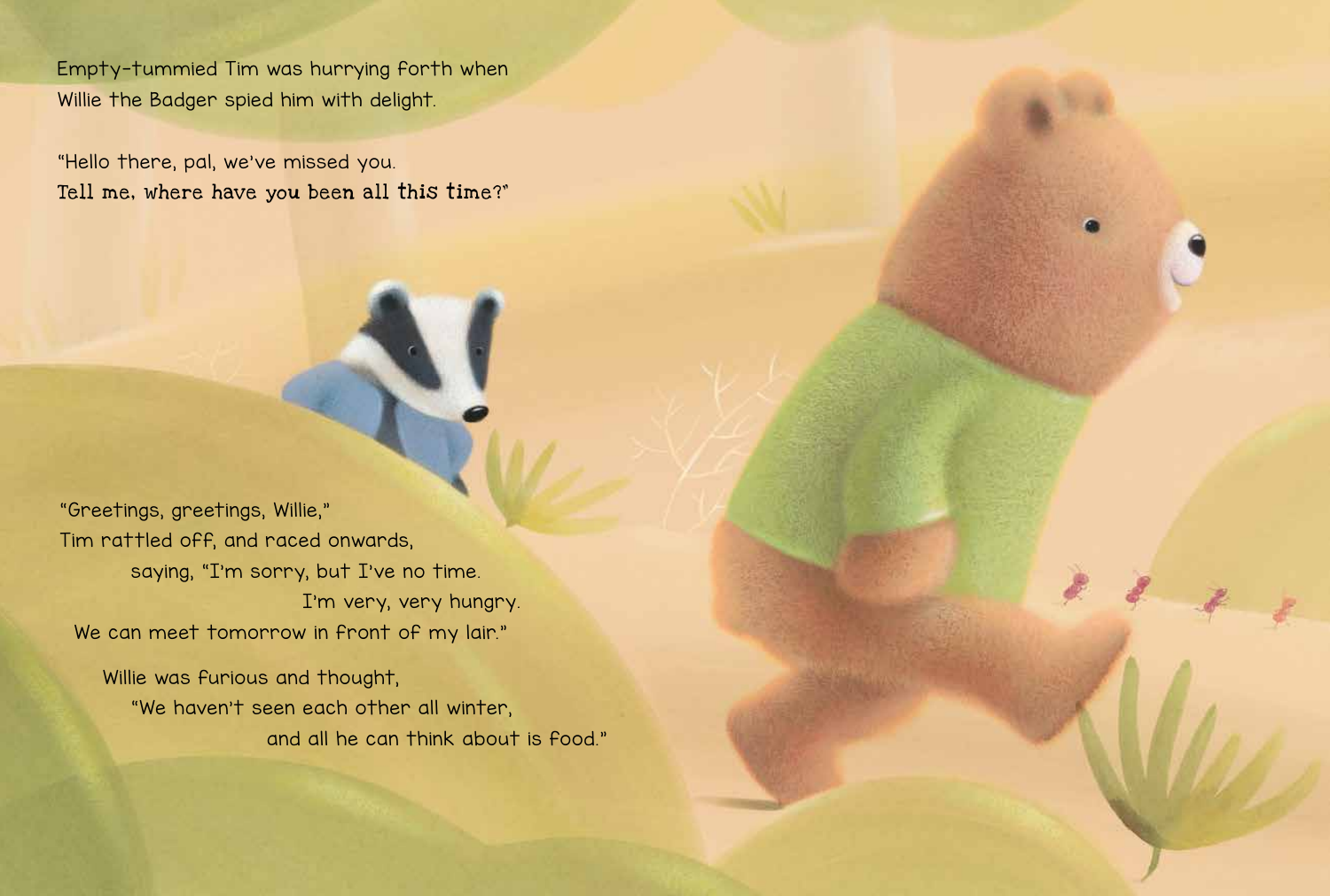As Tim was heading through the woods Bonny the Bunny spied him and ran from her warren. "Heeey! Fancy seeing you here," she said, hopping around him and plucking at his fur. "We've missed you.

 Tell me, where have you been all this time?" Tim the Bear, whose tummy was growling mightily, answered reluctantly, "The only thing that interests me today is how I'm going to take care of my empty tummy. Tomorrow, Bonny. Tomorrow I'll have some more time. We can meet in front of my lair."

> Bonny wriggled her whiskers and snorted, "I've missed him so much. We haven't seen each other all winter, and all he can think about is his empty tummy."

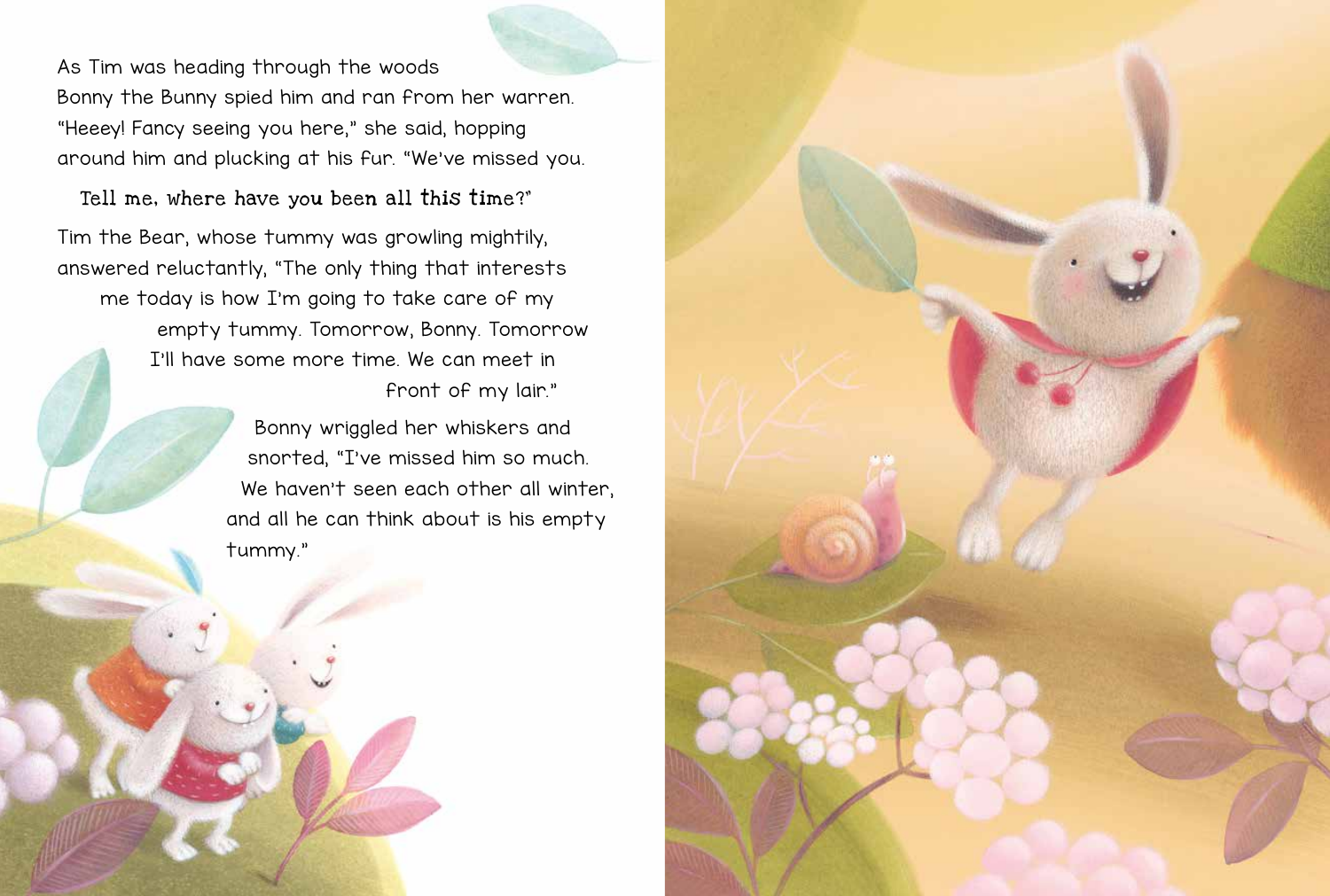Tim, who had eaten his fill the day before, got up early and waited for his friends to arrive.

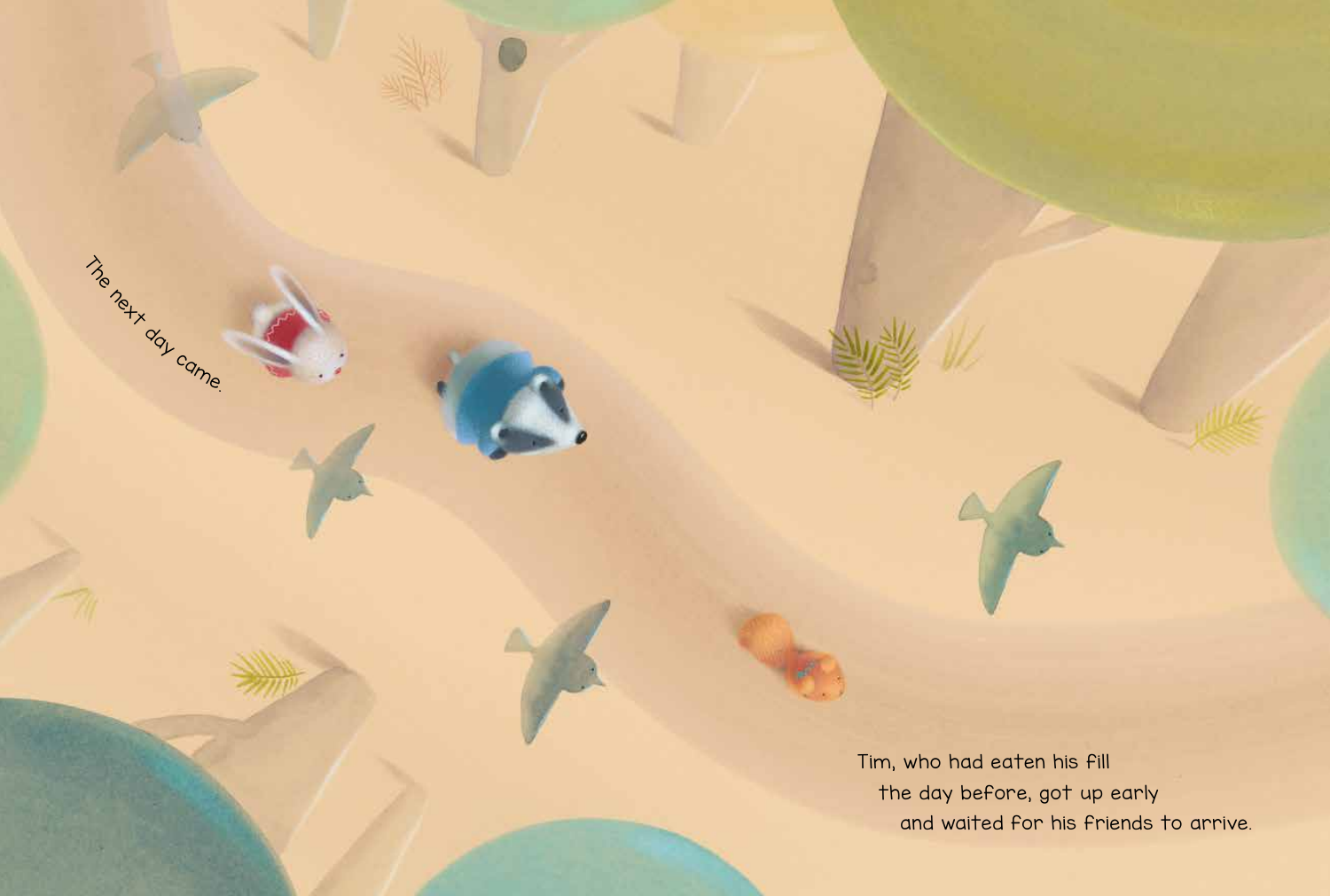Vicky got there first and said, "I hope that you're in a better mood today." She took a seat on a branch just in front of the bear's lair. "Let's just hope you're not hungry again," said the badger instead of greeting him, and sat beside the squirrel.

"I believe it's a better morning for you today," said Bonny, still insulted, as she hopped over to her friends.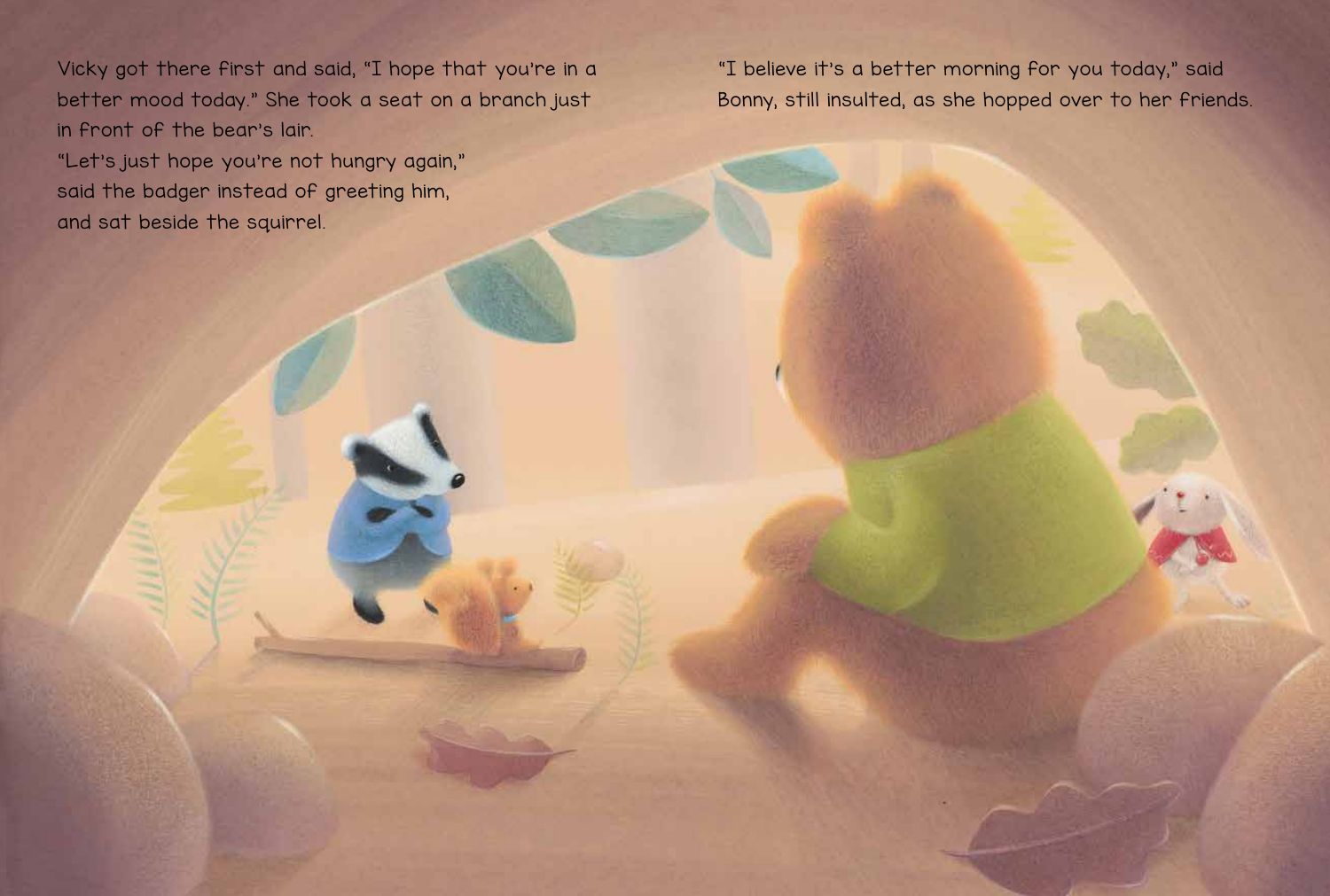



Tim the Bear wasn't sure why they were all angry at him.

"I thought you'd all understand that I needed food after four months of sleeping. And that after each winter I wake up really, really hungry."

#### "Four months without food," sighed Willie.

#### "You slept that long?" said Vicky in surprise.

"So that's why we haven't seen you all winter," observed Bonny.

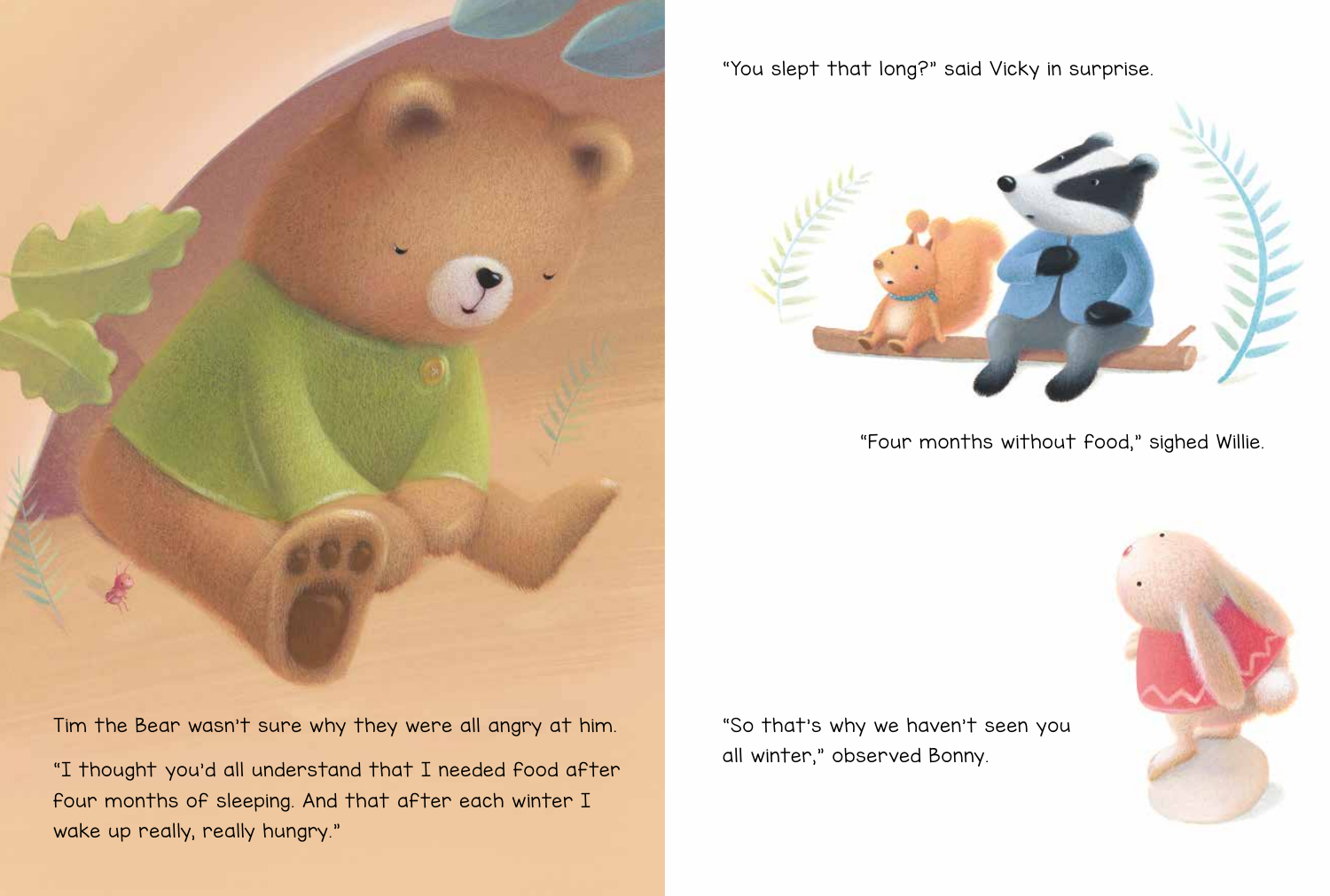"Skin and bones?!" giggled Vickie, placing a paw on her snout. "That's something I'd really like to see."

"That's what I wanted to tell you before I went off to sleep, but you had no time to listen," lamented the Tim the Bear. "By the time I wake up, I'm just skin and bones," he added, patting his stomach.

She went to the bear and gave him a big, strong hug.



"Oh," exhaled Bonny. "We should talk more so we don't ever get mad at each other."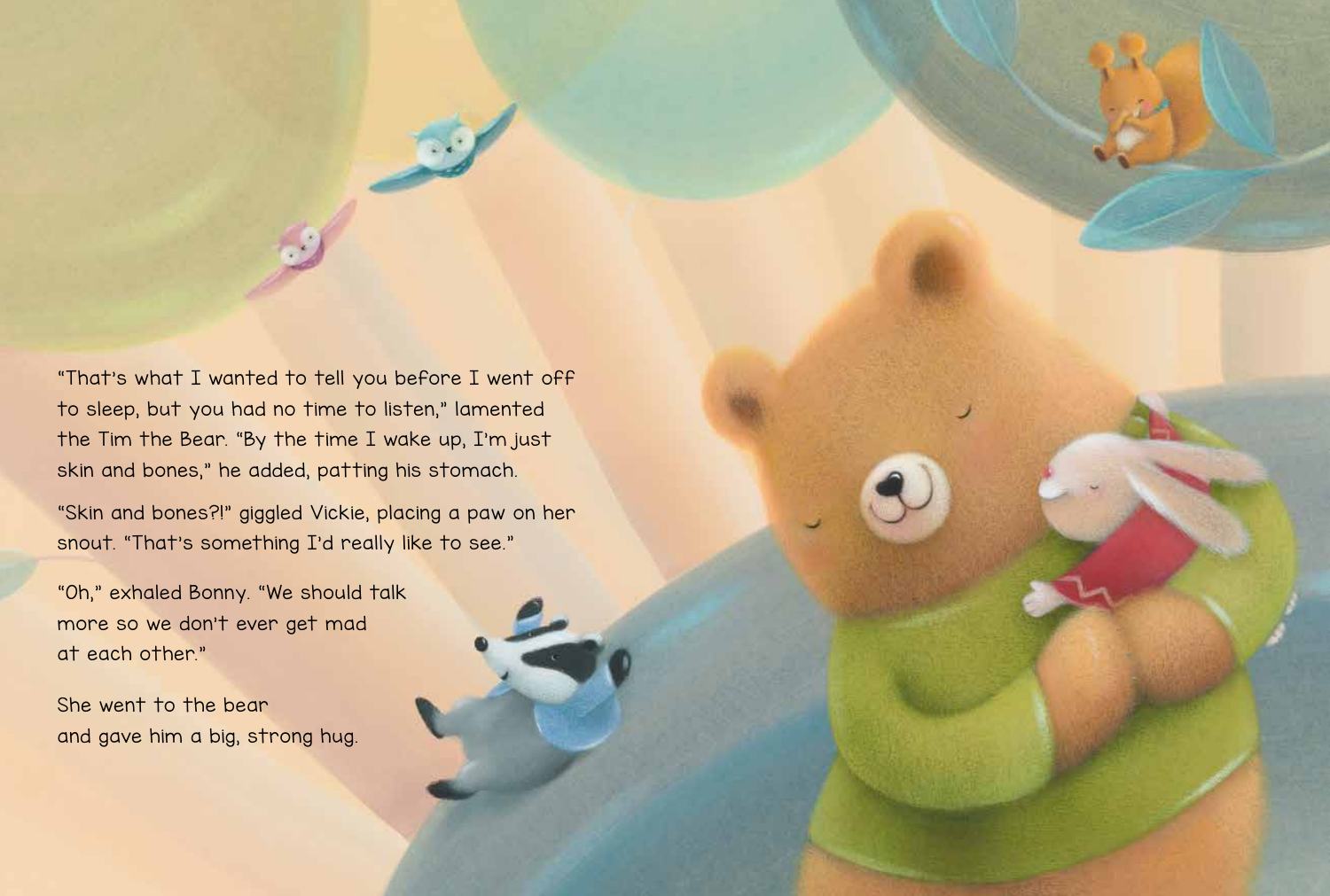